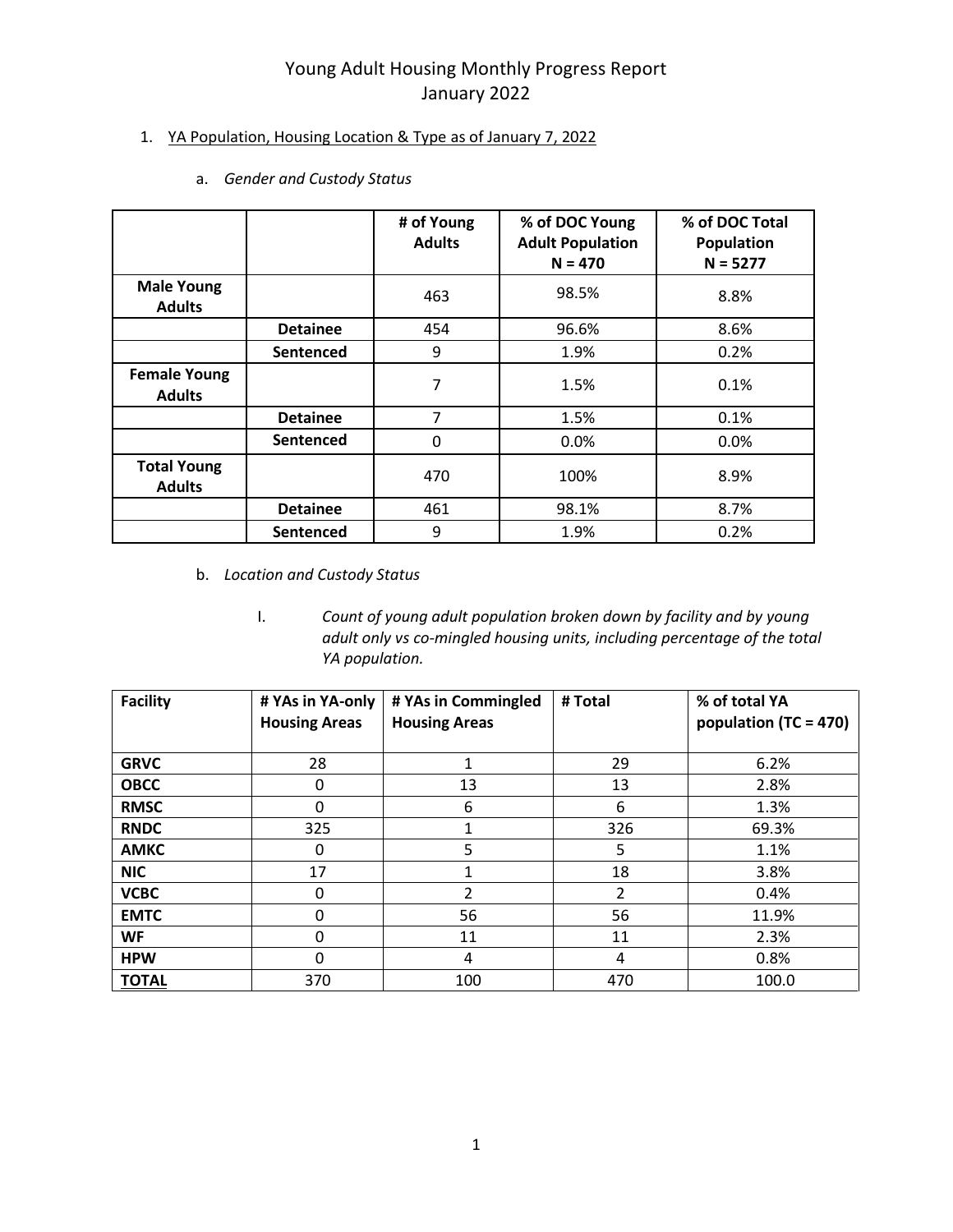| <b>Classification</b><br>Level <sup>1</sup> | High | Medium-High | <b>Medium-Low</b> | Low |
|---------------------------------------------|------|-------------|-------------------|-----|
| # of Detainee                               | 250  | 44          | 27                | 44  |
| <b>Young Adults</b>                         |      |             |                   |     |
| # of Sentenced                              |      |             | 0                 |     |
| <b>Young Adults</b>                         |      |             |                   |     |
| Total # of Young                            | 251  | 46          | 27                | 45  |
| <b>Adults</b>                               |      |             |                   |     |

*c. Breakdown of classification levels for all young adults in YA only housing units.*

*d. Breakdown of classification levels for all young adults in commingled housing units.*

| <b>Classification</b><br>Level $^2$ | High | Medium-High | <b>Medium-Low</b> | Low |
|-------------------------------------|------|-------------|-------------------|-----|
| # of Detainee                       | 30   | 11          | 11                | 37  |
| <b>Young Adults</b>                 |      |             |                   |     |
| # of Sentenced                      | 2    | 0           |                   |     |
| <b>Young Adults</b>                 |      |             |                   |     |
| Total # of Young                    | 32   | 11          | 12                | 39  |
| <b>Adults</b>                       |      |             |                   |     |

*e. Provide the number of young adults in CAPS, PACE, and Detox, and Mental Observation housing units.<sup>3</sup>*

| Unit                        | <b>CAPS</b> | <b>PACE</b> | <b>Detox</b> | Mental<br><b>Observation</b> |
|-----------------------------|-------------|-------------|--------------|------------------------------|
| # of Young<br><b>Adults</b> |             |             | U            | 18                           |

*f. Number of young adults in TRU, SCHU, Secure, ESH<sup>4</sup>*

| <b>Unit</b>                 | <b>TRU</b> | <b>SCH</b> | <b>Secure</b> | <b>ESH</b> |
|-----------------------------|------------|------------|---------------|------------|
| # of Young<br><b>Adults</b> | 16         |            | 14            | 15<br>ᅩ    |

 $\overline{\phantom{a}}$ 

<sup>&</sup>lt;sup>1</sup> These numbers do not include female young adults who are not classified by this system.

 $2$  These numbers do not include female young adults who are not classified by this system.

<sup>&</sup>lt;sup>3</sup> There is a continuing variance in place enabling the ongoing placement of young adults in specialized mental health units that are commingled with adults.

<sup>&</sup>lt;sup>4</sup> This number does not include young adults housed in West Facility due to having a communicable disease.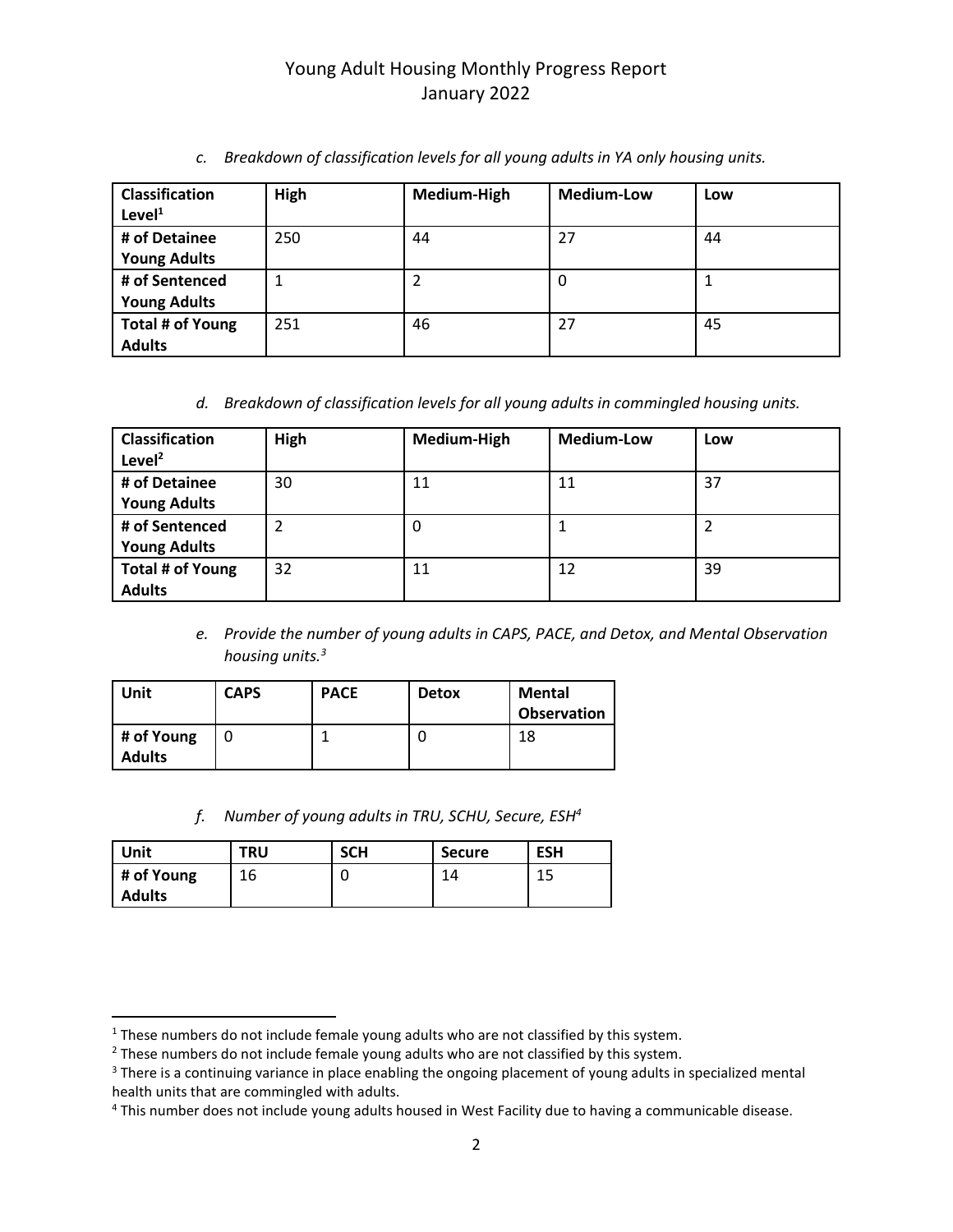| <b>Classification Level</b> | High | Medium-High | <b>Medium-Low</b> | Low |
|-----------------------------|------|-------------|-------------------|-----|
| <b>TRU</b>                  | 11   |             |                   |     |
| <b>SCH</b>                  |      | U           |                   |     |
| <b>Secure</b>               | 13   |             |                   |     |
| <b>ESH</b>                  | 14   | U           |                   |     |

*g. Number of young adults in TRU, SCH, Secure, ESH (by classification level).<sup>5</sup>*

*h. Active Young Adult only housing areas (by facility)*

| <b>Facility</b> | # of YA Houses (active) |
|-----------------|-------------------------|
| <b>GRVC</b>     | 2                       |
| <b>OBCC</b>     | 0                       |
| <b>RMSC</b>     | 0                       |
| <b>RNDC</b>     | 30                      |
| <b>AMKC</b>     | ი                       |
| <b>NIC</b>      | 2                       |
| <b>EMTC</b>     | በ                       |

#### *2.* Staff Training:

 $\overline{\phantom{a}}$ 

- *a. YA focused trainings currently offered by the Department:*
	- *Direct Supervision*

#### *b. Direct Supervision – Percentages of staff trained by facility:*

| <b>Uniform</b>                                                          | <b>AMKC</b> | <b>EMTC</b> | <b>OBCC</b> | <b>RNDC</b> | <b>RMSC</b> |
|-------------------------------------------------------------------------|-------------|-------------|-------------|-------------|-------------|
| <b>Total Active Employees</b>                                           | 1336        | 291         | 423         | 901         | 437         |
| <b>Total Active Employees Never</b><br><b>Trained</b>                   | 546         | 78          | 255         | 28          | 148         |
| % Never Trained                                                         | 40.86%      | 26.80%      | 60.28%      | 3.10%       | 33.86%      |
| <b>Total Active Employees Have Been</b><br><b>Trained and Qualified</b> | 790         | 213         | 168         | 873         | 289         |
| % Trained and Qualified                                                 | 59.13%      | 73.19%      | 39.71%      | 96.89%      | 66.13%      |

Please note, there is no expiration time for Direct Supervision qualification.

#### *c. Direct Supervision - Percentages of staff trained Department-wide:*

| DOC (Department-Wide) Training                                          | Number/Percentage |
|-------------------------------------------------------------------------|-------------------|
| <b>Total Active Uniformed Employees</b>                                 | 7920              |
| <b>Total Active Uniformed Employees Never Trained</b>                   | 3961              |
| % Never Trained                                                         | 50.01%            |
| <b>Total Active Uniformed Employees Have Been Trained and Qualified</b> | 3959              |
| % Trained and Qualified                                                 | 49.98%            |

<sup>5</sup> This number does not include young adults housed in West Facility due to having a communicable disease.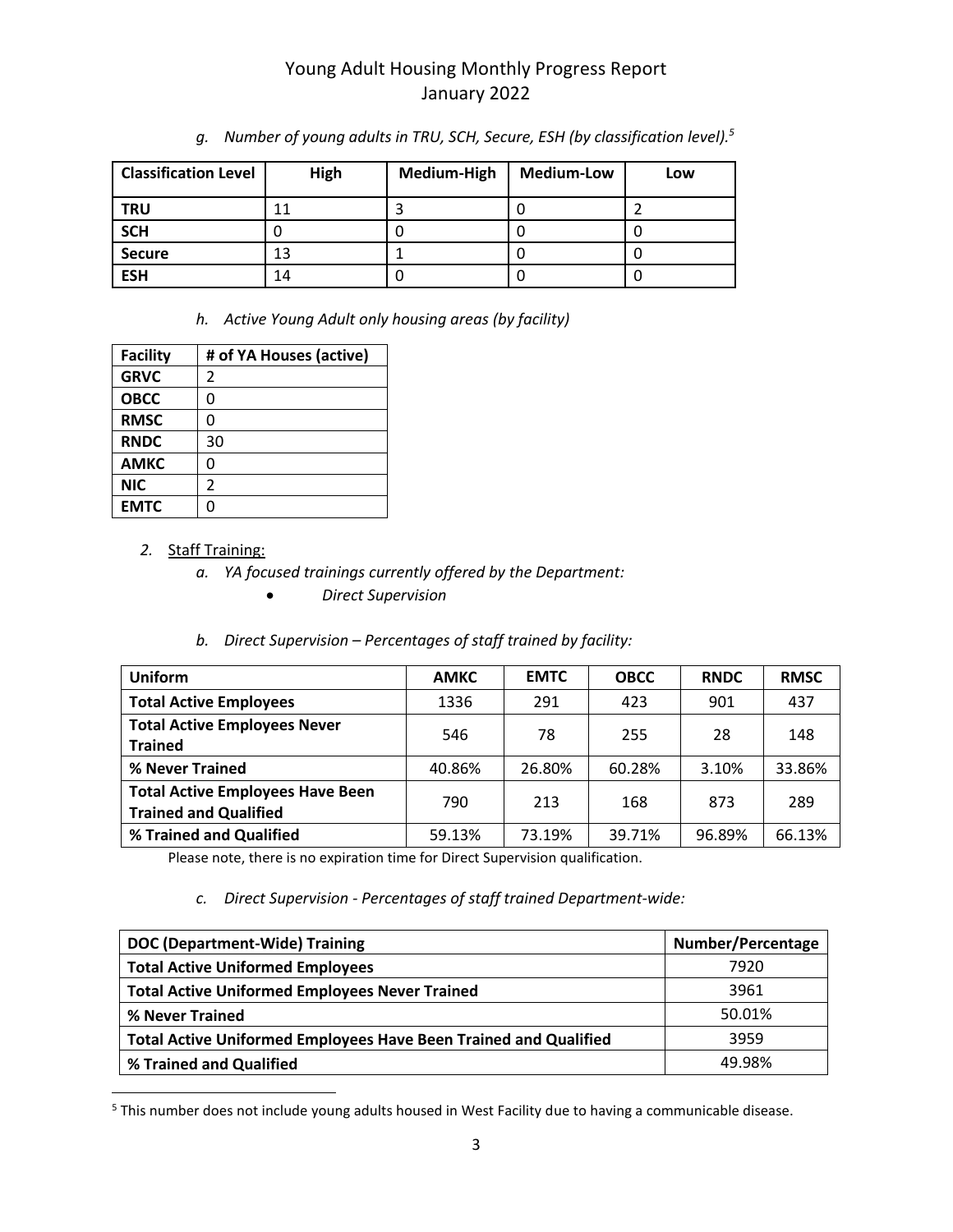Please note, there is no expiration time for Direct Supervision qualification.

*3.* Programming:

 $\overline{\phantom{a}}$ 

*a. Workforce Development Programs*

| <b>WORKFORCE</b><br><b>DEVELOPMENT PROGRAM</b><br><b>COMPONENTS<sup>6</sup></b> | # OF<br><b>SESSIONS</b> | <b>TOTAL # OF</b><br>PARTICIPANTS <sup>7</sup> | <b>AVAILABLE #</b><br>ΟF<br><b>PARTICIPANTS</b> | <b>AVERAGE#</b><br>ΟF<br><b>PARTICIPANTS</b> | <b>PARTICIPATION</b><br><b>RATE</b> |
|---------------------------------------------------------------------------------|-------------------------|------------------------------------------------|-------------------------------------------------|----------------------------------------------|-------------------------------------|
| <b>Driving Simulator</b>                                                        | 13                      | 30                                             | 33                                              |                                              | 91%                                 |
| 30HR OSHA Construction                                                          |                         | 43                                             | 44                                              |                                              | 98%                                 |
| 4HR OSHA Flagger                                                                |                         | 14                                             | 14                                              |                                              | 100%                                |
| <b>4HR Supported Scaffold</b>                                                   |                         | 29                                             | 29                                              | 10                                           | 100%                                |

#### *b. Young Adult Programming*

| <b>SELF-GUIDED PACKAGES</b>              | <b># OF TIMES DELIVERED</b> | <b># OF SELF-GUIDED</b><br><b>PACKAGES DELIVERED</b> | <b>AVERAGE # OF PACKAGES</b><br><b>PER DELIVERY</b> |
|------------------------------------------|-----------------------------|------------------------------------------------------|-----------------------------------------------------|
| Distribution of Self-Guided<br>Materials | 29                          | 271                                                  |                                                     |

| <b>PROGRAM</b>                | # OF            | <b>TOTAL # OF</b>    | <b>AVAILABLE # OF</b> | <b>AVERAGE # OF</b> | <b>PARTICIPATION</b> |
|-------------------------------|-----------------|----------------------|-----------------------|---------------------|----------------------|
| <b>COMPONENTS<sup>8</sup></b> | <b>SESSIONS</b> | <b>PARTICIPATION</b> | <b>PARTICIPANTS</b>   | <b>PARTICIPANTS</b> | <b>RATE</b>          |
| Anger Management              | 34              | 155                  | 336                   | 5                   | 46%                  |
| <b>Arts Programming</b>       | 14              | 44                   | 88                    | 3                   | 50%                  |
| <b>Community Meeting</b>      | 25              | 166                  | 265                   | 7                   | 63%                  |
| <b>Conflict Resolution</b>    | 8               | 26                   | 95                    | 3                   | 27%                  |
| Coping Skills/Adversity       | 8               | 16                   | 80                    | $\overline{2}$      | 20%                  |
| <b>Creative Arts</b>          | 7               | 72                   | 72                    | 10                  | 100%                 |
| Dialectical Behavioral        | 29              |                      |                       | 5                   |                      |
| Therapy                       |                 | 134                  | 305                   |                     | 44%                  |
| <b>Goal Setting</b>           | 35              | 167                  | 390                   | 5                   | 43%                  |
| <b>Healthy Relationship</b>   | 20              | 67                   | 240                   | 3                   | 28%                  |
| <b>Individual Counseling</b>  | 67              | 302                  | 510                   | 5                   | 59%                  |
| Individual Support Plan       | 10              | 17                   | 17                    | 2                   | 100%                 |
| (ISP)                         |                 |                      |                       |                     |                      |
| Interactive Journaling        | 8               | 30                   | 96                    | 4                   | 31%                  |
| Interpersonal Skill           | 11              | 64                   | 116                   | 6                   | 55%                  |
| Development                   |                 |                      |                       |                     |                      |

<sup>&</sup>lt;sup>6</sup> Select in-person programs are provided in a safe manner consistent with social distancing guidelines. Social distancing measures include maintaining six feet of distance between individuals, and ensuring participants and teaching staff wear appropriate personal protective equipment. A maximum of four (4) or six (6) participants, depending on the classroom size and type, are allowed in any of the courses.

 $^7$  The total # of participants is not the total # of unique individuals, but represents the total # of participations in each component.

<sup>&</sup>lt;sup>8</sup> These in-person programs are afforded in the housing areas in a safe manner consistent with social distancing guidelines and staff wear appropriate personal protective. Please note that maximum capacity for these courses vary based on the type of housing area and the needs of the young adults.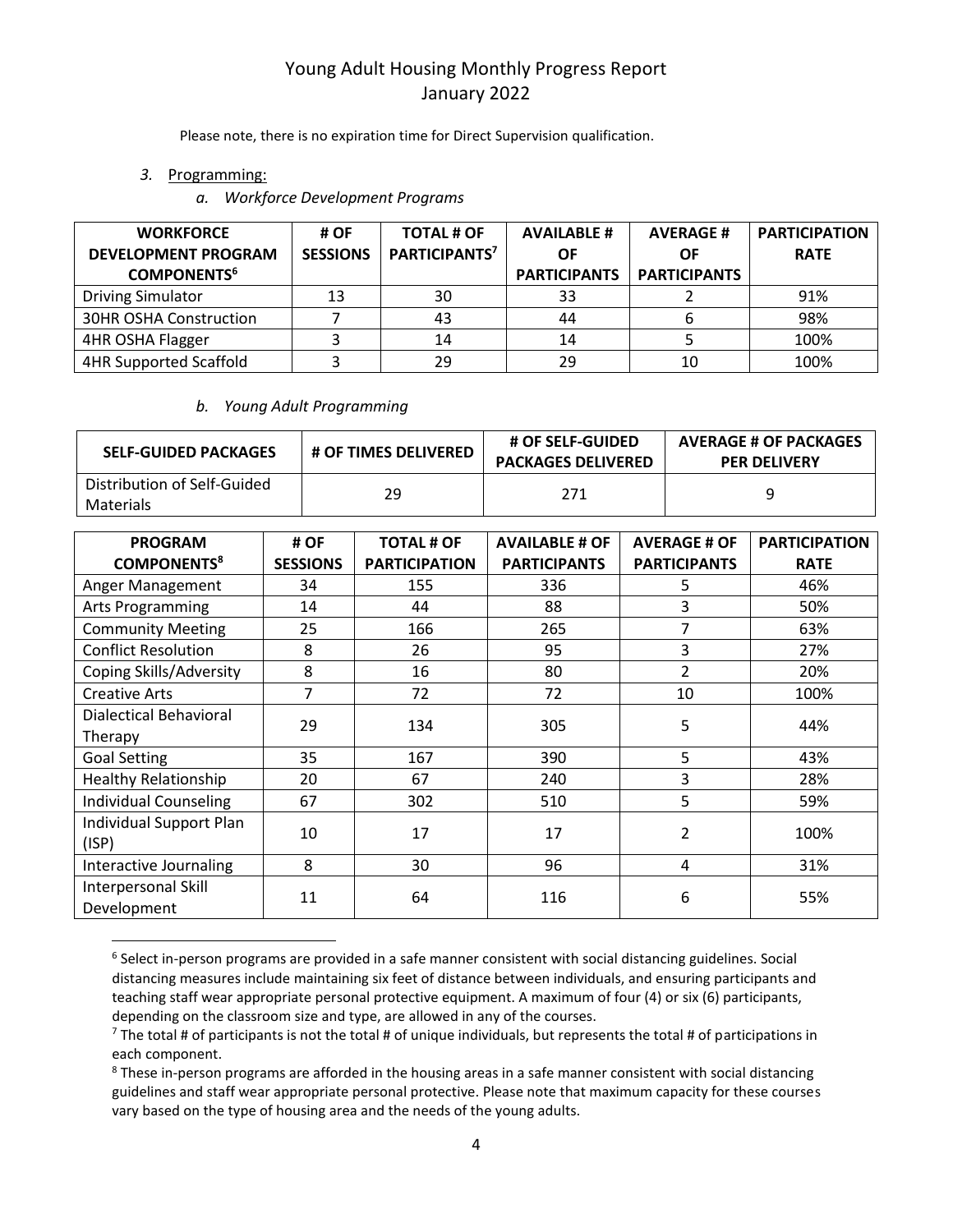| Intervention                  | $\mathbf{1}$   |     |     | 1             | 100% |
|-------------------------------|----------------|-----|-----|---------------|------|
| Leadership                    | 9              | 41  | 64  | 5             | 64%  |
| Development                   |                |     |     |               |      |
| Literacy Assistance           | 4              | 24  | 34  | 6             | 71%  |
| <b>Problem Solving Skills</b> | $\mathbf{1}$   | 1   | 13  | 1             | 8%   |
| <b>Program Orientation</b>    | $\mathcal{P}$  | 3   | 3   | $\mathfrak z$ | 100% |
| Reentry Workshop              | 6              | 21  | 43  | 4             | 49%  |
| <b>Reentry Service</b>        | 5              | 30  | 58  | 6             | 52%  |
| <b>Social Services</b>        | 104            | 153 | 967 | 1             | 16%  |
| <b>Stress Management</b>      | 3              | 9   | 15  | 3             | 60%  |
| <b>Structured Recreation</b>  | 42             | 204 | 329 | 5             | 62%  |
| Substance Abuse               | 5              | 53  | 53  | 11            | 100% |
| <b>Work Readiness</b>         | $\overline{2}$ | 13  | 17  | 7             | 76%  |
| Yoga                          | 30             | 133 | 207 | 4             | 64%  |
| Young Men's Work              | 11             | 69  | 95  | 6             | 73%  |
| <b>Youth Communication</b>    | 4              | 17  | 60  | 4             | 28%  |

- *c. Overview of commingled programming:*
	- I. **Internal:** DOC-led programming. As a result of COVID-19, the Department revised programming services to include the provision of self-guided packages, which has content such as activity packets, interactional journaling, and evidenced-based curriculum worksheets, in addition to in-person programming. Program Counselors conduct follow-up sessions to respond to questions and ensure the completion of the self-guided packets. Social service slips are made available as an additional service offered.
	- II. **External:** DOC partners with seven nonprofit organizations to support incarcerated individuals pre and post release. As a result of COVID-19, the Department worked with providers to implement social distancing programing and have collaborated to development and distribute curriculum and activity packages, ensure that individuals are offered assistance with discharge planning, and provide post-release support to individuals. The distribution of external self-guided materials was modified to be afforded to individuals upon request rather than a general distribution. The Department coordinated with partners to arrange discharge planning hotlines that allow persons in custody to connect to essential services.

| <b>Facility</b> | # of<br><b>Classes</b><br><b>Offered</b> | Total # of<br>Participants | <b>Available #</b><br>οf<br><b>Participants</b> | Average # of<br><b>YA Participants</b> | Participation<br>Rate | <b>Topic</b>           |
|-----------------|------------------------------------------|----------------------------|-------------------------------------------------|----------------------------------------|-----------------------|------------------------|
|                 |                                          | 22                         | 124                                             |                                        | 18%                   | Life skills            |
| <b>AMKC</b>     |                                          |                            | 26                                              |                                        | 31%                   | Program<br>Orientation |

*d. External Programming for young adults in commingled units*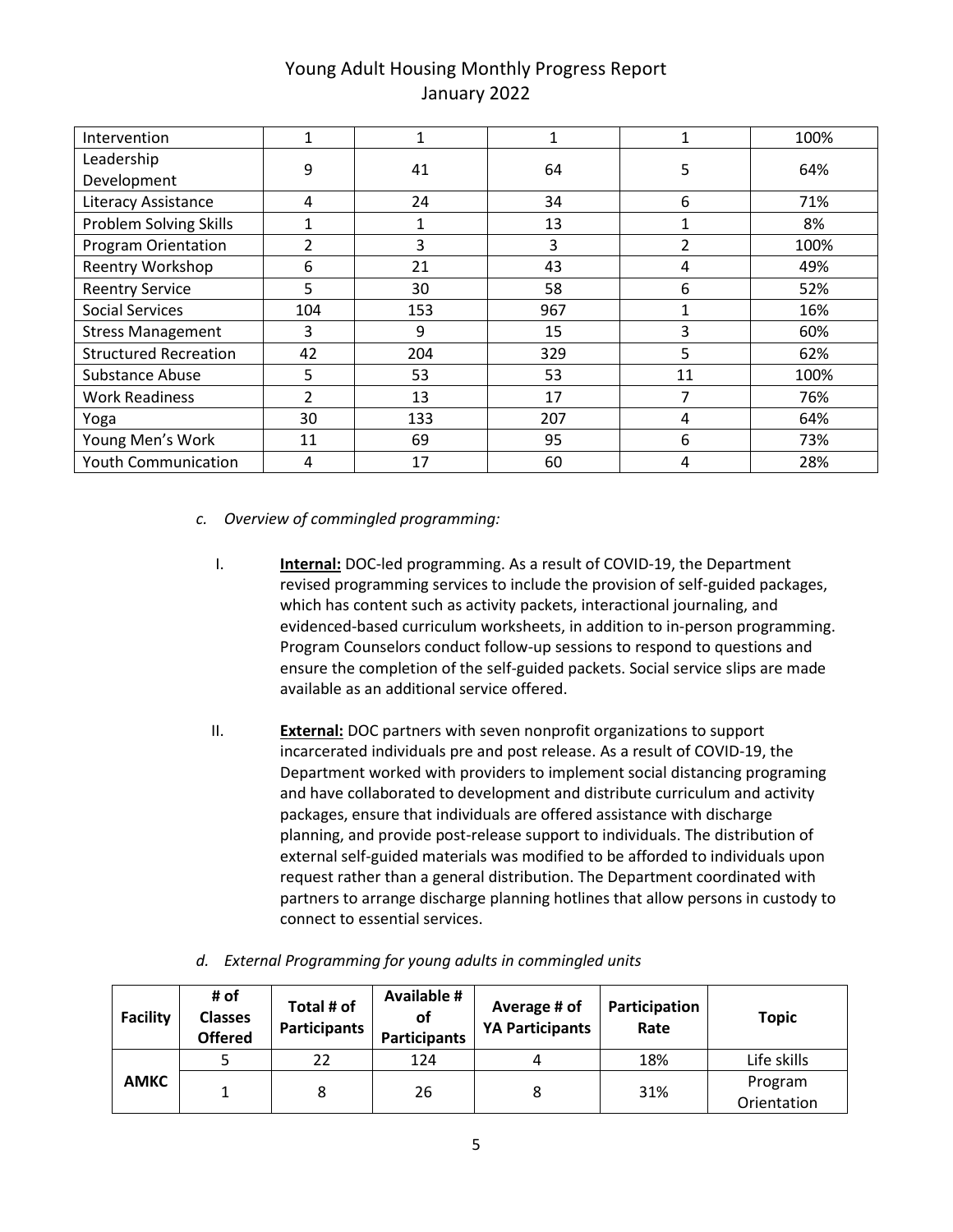| <b>NIC</b>  | 12 | 76  | 235 | 6  | 32%  | Reentry<br>workshop                         |
|-------------|----|-----|-----|----|------|---------------------------------------------|
|             | 1  | 8   | 26  | 8  | 31%  | Life Skills Group                           |
|             | 15 | 143 | 386 | 10 | 37%  | Reentry<br>workshop                         |
| <b>VCBC</b> |    |     |     |    | 100% | Discharge Plans                             |
|             | 8  | 43  | 343 | 5  | 13%  | Trauma-focused<br>(e.g., Seeking<br>Safety) |
|             | 5  | 33  | 218 |    | 15%  | <b>Work Readiness</b>                       |
|             | っ  | 14  | 97  |    | 14%  | <b>Work Readiness:</b><br>Self-Guided       |

*e. Internal Programming for young adults in commingled units*

| <b>Facility</b> | # of<br><b>Classes</b><br><b>Offered</b> | Total # of<br><b>Participants</b> | <b>Available #</b><br>of<br><b>Participants</b> | Average # of<br><b>YA Participants</b> | Participation<br>Rate | <b>Topic</b>                         |
|-----------------|------------------------------------------|-----------------------------------|-------------------------------------------------|----------------------------------------|-----------------------|--------------------------------------|
| <b>AMKC</b>     | 1                                        | 0                                 | 0                                               | 0                                      | 0%                    | Individual<br>Counseling             |
|                 | $\overline{7}$                           | 32                                | 198                                             | 5                                      | 16%                   | <b>Social Services</b>               |
| <b>GRVC</b>     | 14                                       | 15                                | 419                                             | $\mathbf{1}$                           | 4%                    | Individual<br>Counseling             |
|                 | 1                                        | 0                                 | 23                                              | 0                                      | 0%                    | <b>Social Services</b>               |
| <b>NIC</b>      | $\overline{2}$                           | $\overline{2}$                    | $\overline{2}$                                  | $\mathbf{1}$                           | 100%                  | Dialectical<br>Behavioral<br>Therapy |
|                 | 22                                       | 35                                | 314                                             | $\overline{2}$                         | 11%                   | Individual<br>Counseling             |
| <b>RMSC</b>     | $\overline{2}$                           | $\overline{2}$                    | $\overline{2}$                                  | 1                                      | 100%                  | Individual<br>Counseling             |
|                 | 34                                       | 1                                 | 459                                             | 1                                      | 1%                    | Social Services                      |
| <b>RNDC</b>     | 37                                       | 133                               | 1109                                            | 4                                      | 12%                   | <b>Social Services</b>               |
| <b>VCBC</b>     | 13                                       | 35                                | 383                                             | 3                                      | 9%                    | <b>Social Services</b>               |

*f. Horticultural Therapy Program in commingled units*

| <b>Facility</b> | # of<br><b>Classes</b><br><b>Offered</b> | Total # of<br><b>Participants</b> | Available # of<br><b>Participants</b> | Average # of<br>YΑ<br><b>Participants</b> | Participation<br>Rate |
|-----------------|------------------------------------------|-----------------------------------|---------------------------------------|-------------------------------------------|-----------------------|
| <b>RMSC</b>     |                                          |                                   |                                       |                                           | 100%                  |

*g. Workforce Development in commingled units*